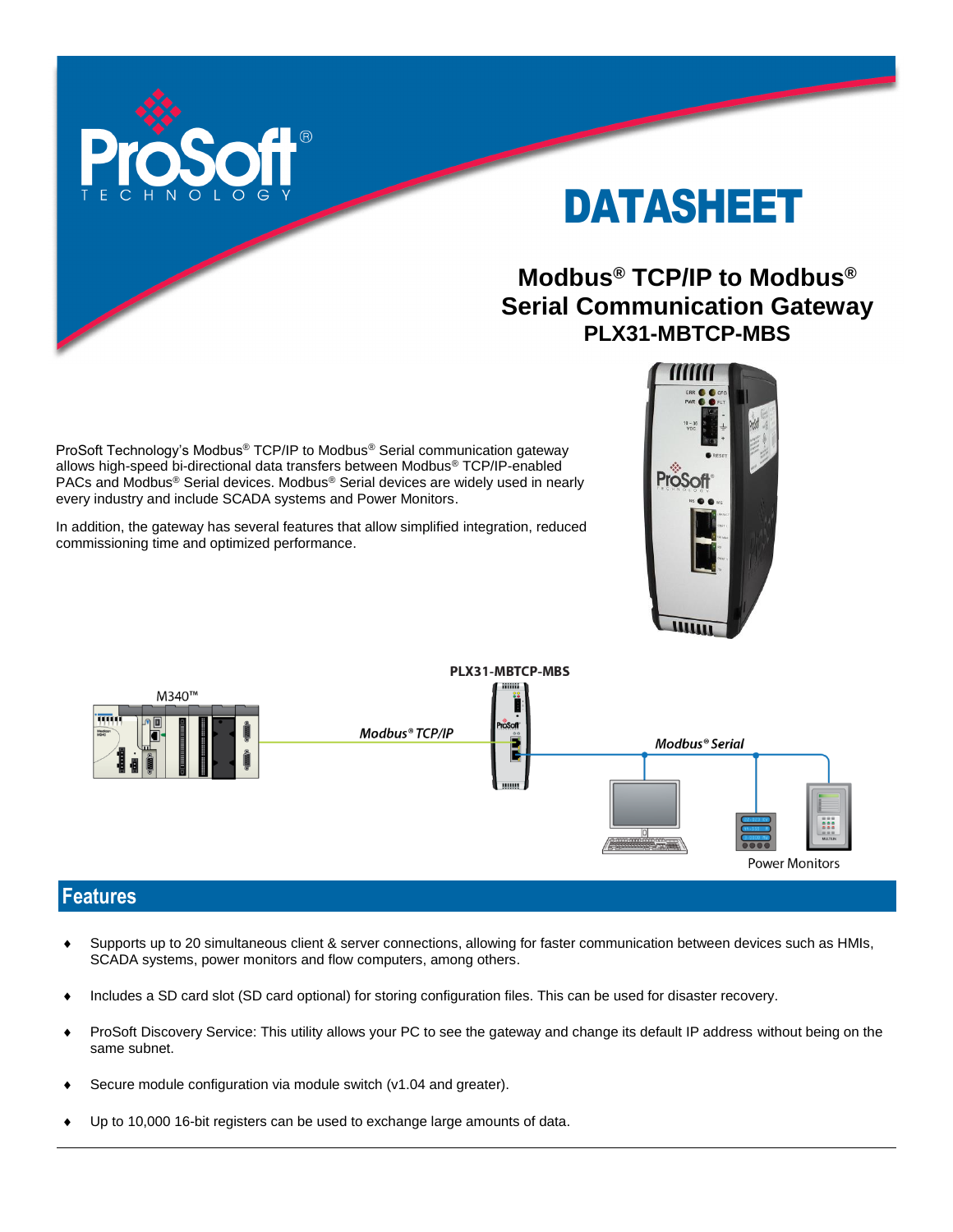### **Specifications**

#### **Modbus TCP/IP Specifications**

| <b>Specification</b>     | <b>Description</b>           |                                 |
|--------------------------|------------------------------|---------------------------------|
| <b>Supported Modbus</b>  | 1: Read Coil Status          | 15: Force (Write)               |
| <b>Function Codes</b>    | 2: Read Input Status         | <b>Multiple Coils</b>           |
|                          | 3: Read Holding Registers    | 16: Preset (Write) Multiple     |
|                          | 4: Read Input Registers      | <b>Holding Registers</b>        |
|                          | 5: Force (Write) Single Coil | 22: Mask Write Holding Register |
|                          | 6: Preset (Write) Single     | (Slave Only)                    |
|                          | <b>Holding Register</b>      | 23: Read/Write Holding          |
|                          |                              | Registers (Slave Only)          |
| <b>Supported Clients</b> | 10                           |                                 |
| <b>Supported Servers</b> | MBAP: 5                      |                                 |
|                          | Especies de la de E          |                                 |

|                      | Encapsulated: 5                                                                                 |  |
|----------------------|-------------------------------------------------------------------------------------------------|--|
| <b>Command List</b>  | Up to 160 fully configurable Client commands                                                    |  |
| Status Data          | Error codes reported individually for each command                                              |  |
| Command List Polling | Each command can be individually enabled or disabled;<br>write-only-on-data-change is available |  |

#### **Modbus Serial Specifications**

| <b>Specification</b>        | <b>Description</b>                                                                                                                                  |                                                             |  |
|-----------------------------|-----------------------------------------------------------------------------------------------------------------------------------------------------|-------------------------------------------------------------|--|
| Command List                | Up to 100 commands per Master port, each fully configurable<br>for Function Code, slave address, register to/from addressing<br>and word/bit count. |                                                             |  |
| <b>Supported Modbus</b>     | 1: Read Coil Status                                                                                                                                 | 15: Force (Write) Multiple Coils                            |  |
| <b>Function Codes</b>       | 2: Read Input Status                                                                                                                                | 16: Preset (Write) Multiple                                 |  |
|                             | 3: Read Holding Registers<br>4: Read Input Registers                                                                                                | <b>Holding Registers</b>                                    |  |
|                             | 5: Force (Write) Single Coil                                                                                                                        | 22: Mask Write Holding Register<br>(Slave Only)             |  |
|                             | 6: Preset (Write) Single                                                                                                                            | 23: Read/Write Holding                                      |  |
|                             | <b>Holding Register</b>                                                                                                                             | Registers (Slave Only)                                      |  |
| Software configurable       | Baud rate: 110 baud to 115.2 kbps                                                                                                                   |                                                             |  |
| communication               | Parity: None, Even, Odd                                                                                                                             |                                                             |  |
| parameters                  | Data Size: 7 or 8 bits                                                                                                                              |                                                             |  |
|                             | Stop bits: 1 or 2                                                                                                                                   |                                                             |  |
|                             | RTS on/off delay: 0 to 65535 milliseconds                                                                                                           |                                                             |  |
|                             | Modbus RTU mode (binary) with CRC-16                                                                                                                |                                                             |  |
|                             | Modbus ASCII mode with LRC error checking                                                                                                           |                                                             |  |
|                             |                                                                                                                                                     | Floating Point Data Floating point data movement supported, |  |
|                             | including configurable support for Enron and Daniel                                                                                                 |                                                             |  |
|                             | implementations                                                                                                                                     |                                                             |  |
|                             | Polling of Command List Configurable polling of command list, including continuous                                                                  |                                                             |  |
|                             | and on change of data, and dynamically user or automatic                                                                                            |                                                             |  |
|                             | enabled.                                                                                                                                            |                                                             |  |
| <b>Status Data</b>          | Error codes available on an individual command basis. In                                                                                            |                                                             |  |
|                             | addition, a slave status list is maintained                                                                                                         |                                                             |  |
| Node Address                | 1 to 247 (software selectable)                                                                                                                      |                                                             |  |
| <b>RS</b> Interface         | RS232, RS422, and RS485                                                                                                                             |                                                             |  |
| <b>Transmit and Receive</b> | 255 byte Transmit character length with 0 to 65535                                                                                                  |                                                             |  |
| <b>Buffer Size</b>          | millisecond delay between each transmitted character                                                                                                |                                                             |  |



#### **Where Automation Connects™**

#### **Global Distribution**

**ProSoft Technology® products are distributed and supported worldwide through a network of over 500 distributors in over 50 countries. Our knowledgeable distributors are familiar with your application needs. For a complete list of distributors, go to our website at:**

**www.prosoft-technology.com**

## **Global Support**

**We are there for you**

**All ProSoft Technology products are backed with free technical support. Contact our worldwide Technical Support team directly by phone or email.**

## **Global Offices**

**We are where you are** 

**ProSoft Technology has regional offices worldwide available to help you with all your industrial application needs. If you need help choosing a ProSoft Technology solution for your particular application check out our contact information under distributor sales on the website at:**

**www.prosoft-technology.com**

**Whether your application is large or small, our technical professionals are there to help you choose the right communication solution.**